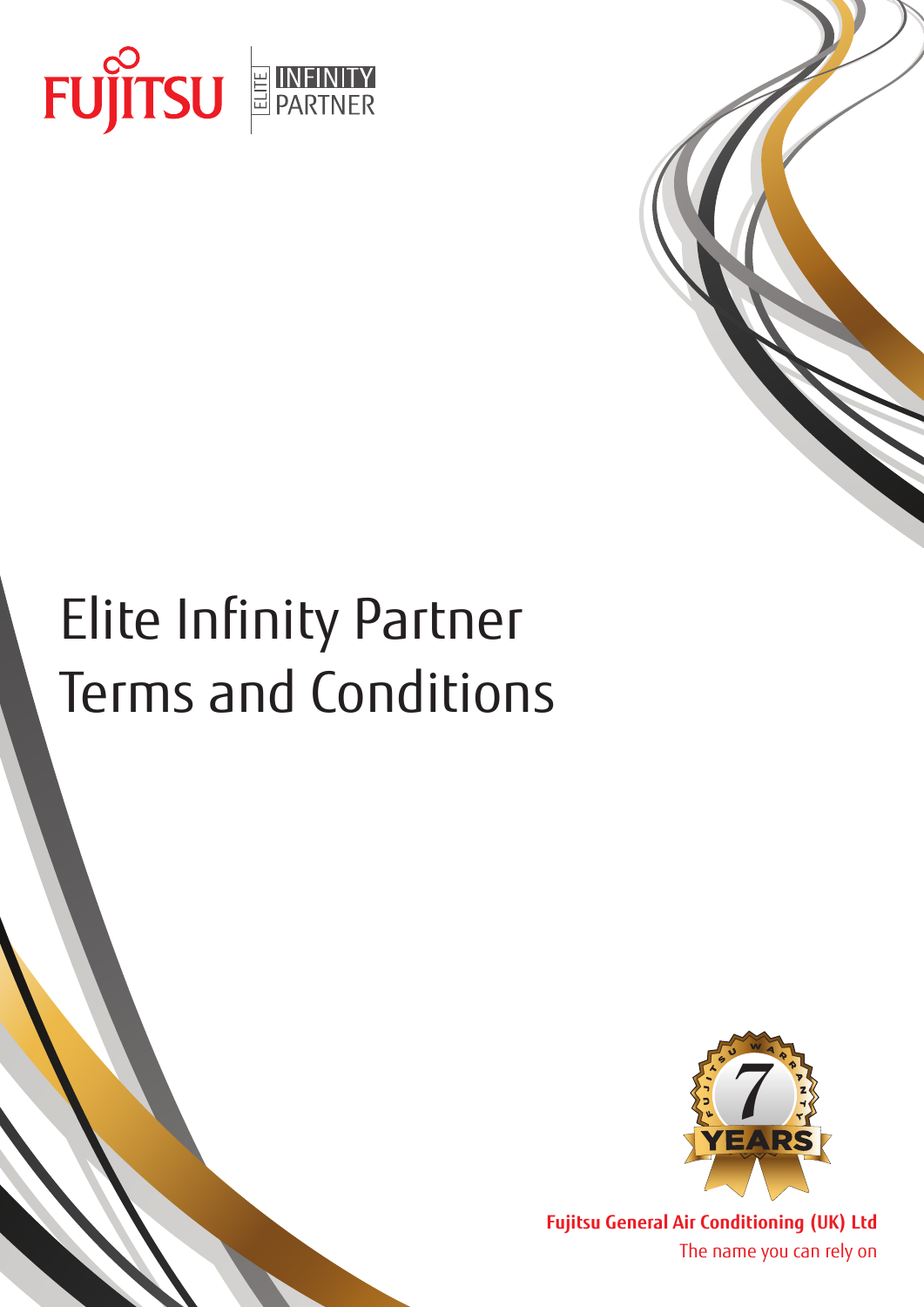#### **Terms and Conditions**

These terms apply to the Infinity Elite Partner (the Scheme) and govern the relationship between us (Fujitsu General Air Conditioning (UK) Ltd) and you (Authorised Business). Your application to join the Scheme and any ongoing participation in the Scheme shall constitute your acceptance of these terms.

#### **Changes to these terms**

We may revise these terms at any time without notice by amending the documents on our Webpage. Please check this page from time to time to take notice of any changes we have made, as they are binding on you.

#### **Eligibility**

You may apply to become a Member by completing and signing the application form at the end of these terms and conditions and returning to the Administrator at the address shown.

You will only be eligible to become a Member if:

- You are an individual aged 18 years or over.
- You are employed or act as an officer or agent for an Authorised Business.
- You are expressly authorised to receive benefits on behalf of an Authorised Business either by an individual with sufficient authority to bind that Authorised Business or under your own position (for which we may request written confirmation from time to time).
- You supply us with a valid email contact for us to use to contact you regarding the scheme.
- You supply an FGAS Certificate certifying your company to work on Fluorinated Gas related equipment.
- You have supplied a copy of a commissioning report for a project already completed by your company and we accept this is correct. Our technical team will confirm if there are any issues.
- Have completed a registration form for the INFINITY PARTNER scheme and returned this to our administrator.
- Have a current spend of greater than £125,000 on Qualifying Fujitsu Products in a 12-month period.

At our absolute discretion, and provided you meet the eligibility criteria set out above, we may admit you as a Member of the Scheme. You may receive confirmation, or not, of your membership on the scheme from either the Distributors you have chosen or our administrator.

#### **Accounts**

- Once you have been admitted as a Member, we will open an Account for you.
- You may nominate up to 3 Distributors to be associated with for each Account in your name.
- You may have a direct account with us in addition to the nominated distributors.
- Accounts cannot be transferred to any other legal entity regardless of whom ownership of the new entity is conferred to.
- Membership will start from the first day of the month our administrator receives a completed form.

#### **Membership Conditions**

It is a condition of your Membership that during each Qualifying Year the Authorised Business you represent complete the below:

- Attend 3 annual training sessions per year with Fujitsu course related to Installation, Commissioning or Servicing of our product. These can be in person or over Webinar courses.
- Attend 1 annual New Products training session per year with Fujitsu.
- Successfully pass 1 Site Visit every year this may be included as the FOC Commissioning offered as a benefit to this scheme.

We may at our absolute discretion vary membership requirements in a Qualifying Year for any reason at any time without notice.

If you do not have any engineers and only install FGAS equipment via a third-party contractor, you agree, to only use a contractor registered on our Approved Contractor Scheme. Using a contractor not registered on the scheme will void any warranty for units installed in this manner.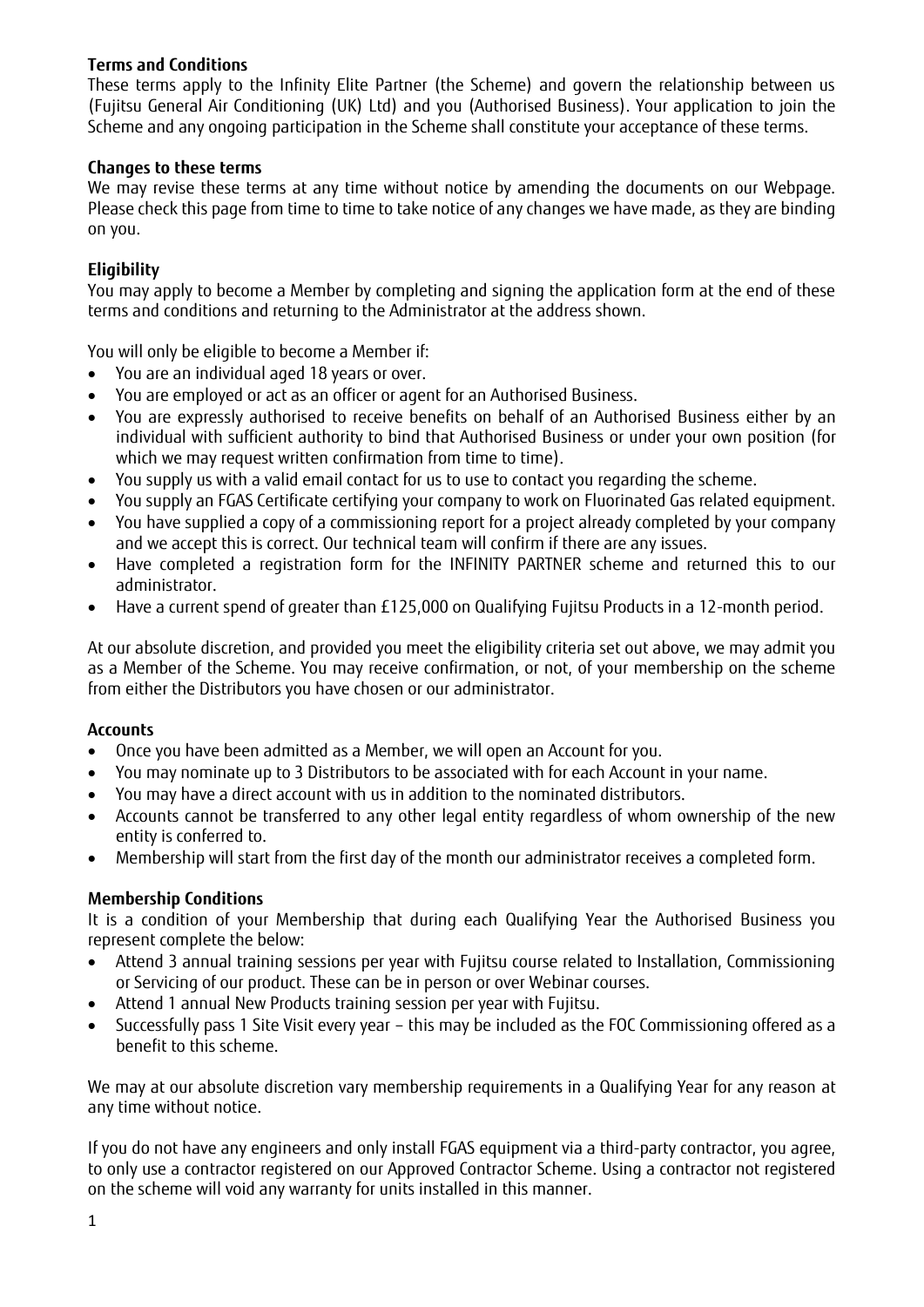#### **Benefits**

- 1. Fujitsu agree to provide members with an additional 4-years warranty whenever the Authorised Business you represent purchases Qualifying Equipment from a Nominated Distributor or ourselves direct.
- 2. When you spend more than £50,000 within a Qualifying year on Qualifying Fujitsu product you will also be provided access to the Fujitsu Store. Fujitsu will give you 1% of your total spend to be used to purchase personalised and Fujitsu branded merchandise via our merchandising website. We are providing a website showing a catalogue of items for you to purchase from to which we will provide a login via our administrator.
- 3. When you spend more than £125,000 within a Qualifying year on Qualifying Fujitsu product Fujitsu will give you 2% of your total spend to be used to purchase personalised and Fujitsu branded merchandise via our marketing website. We are providing a website showing a catalogue of items for you to purchase from to which we will provide a login via our administrator.
- 4. Fujitsu will provide you access to our Technical Document Portal which includes:
	- Service Manuals
	- Controller Manuals
	- Other Documents related to the installation, commissioning and service of our units
- 5. Fujitsu will provide you with access to our Weekend Support Service which includes:
	- A text messaging shortcode
	- Over the phone technical support
- 6. Fujitsu will provide you with 1 days commissioning assistance on each Maxi VRF project you undertake free of charge.
- 7. Fujitsu will allow you to transfer warranties from another company to yours under certain circumstances.
- 8. We may provide members with a Labour Contribution under certain conditions shown in the full 7 years warranty T&Cs
- 9. Service tool software supplied free of charge with your next Maxi VRF project provided someone from your business has attended our training course on VRF installation, commissioning and troubleshooting

#### **Fujitsu reserves the right to change both the benefits offered from time to time, as well as the criteria for claiming rewards at our sole discretion. It is the responsibility of the members to check terms and conditions regularly to ensure they are aware of any changes made.**

#### **Benefit Conditions**

- The Rewards Value is shown as the balance on your account on the Fujitsu Store Website
- We may from time to time offer promotions or additional benefits as part of this scheme
- Fujitsu reserves the right to change the benefits offered from time to time and at our sole discretion
- It is the responsibility of the members to check the terms and conditions regularly to ensure they are aware of any changes made
- You may be provided the details on how to set up an account on our Fujitsu Store website via our administrator upon receipt of your admission into the scheme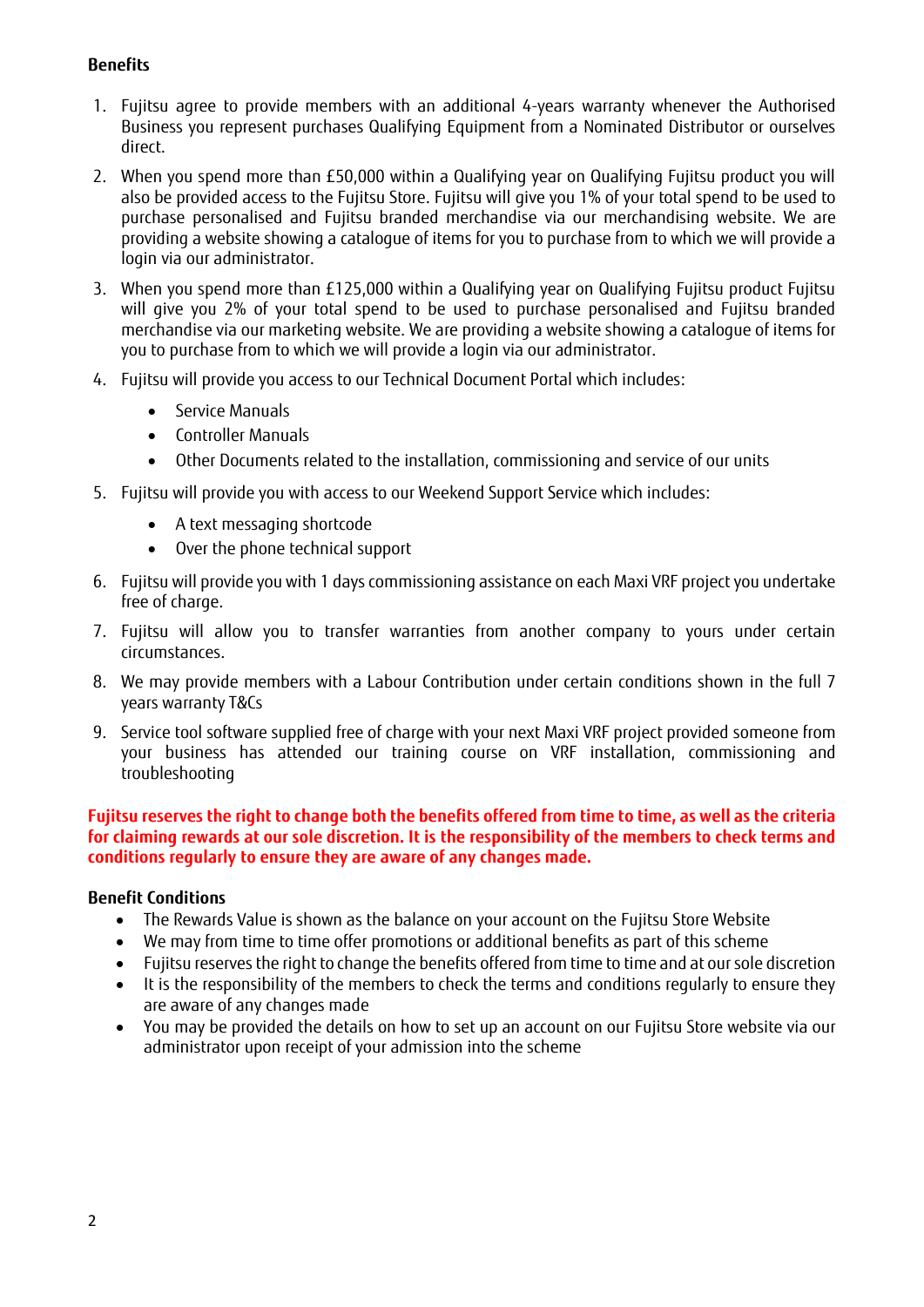#### **Fujitsu Store Website**

All members of the scheme agree;

- To use the Fujitsu Store Website or products listed on this for their own company private use and not to use it for any commercial purpose or to distribute it
- Not to use the Fujitsu Store Website or products listed on this for any fraudulent, criminal or unlawful purpose
- Not to infringe either Fujitsu's or any other person's intellectual property rights, including but not limited to copyright, and not to delete or amend any copyright or other proprietary notices
- Not to use the Fujitsu Store Website or products listed on this in any way that Fujitsu, considers objectionable, damaging to its brand or reputation, or that we otherwise find unacceptable.
- Not to use the Fujitsu Store Website to install a brand logo, design or name belonging to another manufacturer on any of the products available unless specified in writing by Fujitsu General Air Conditioning (UK) Ltd

#### **Fujitsu's liability**;

- Under or in connection with the scheme or these terms and conditions shall be limited to the value of Fujitsu Store as well as any warranty liability outlined in the warranty terms and conditions.
- Fujitsu does not accept responsibility or liability for any event which may cause the scheme to be disrupted or otherwise unavailable.
- In the event we suspend, cancel or amend the Scheme or terminate your Membership we may, at our discretion, determine that any warranties accumulated to your Account will no longer be valid and that we shall not be liable to provide you with any further benefits (whether such Benefits were requested by you prior to the Termination Event or otherwise).
- Fujitsu will allocate the Fujitsu Store based on purchases from either ourselves or one of our approved distributors.
- Fujitsu does not accept responsibility or liability for any incorrect information sent to us via one of our distributors.
- Insofar as is permitted by law, we, or one of our Distributors will not in any circumstances be responsible or liable to compensate you or accept any liability for any loss, damage, personal injury or death occurring as a result of your participation in the Scheme except where it is caused by our negligence or the negligence of our agents or Distributors or that of their employees.

Fujitsu, or our Distributors will not in any circumstances be responsible or liable to compensate you for the below reasons arising as a consequence of your participation in the Scheme:

- Loss of profits, sales, business, or revenue
- Business interruption
- Loss of anticipated savings, business opportunity, goodwill or reputation
- Any indirect or consequential loss or damage

Nothing in these terms excludes or limits our liability for death or personal injury arising from our negligence, or our fraud or fraudulent misrepresentation, or any other liability that cannot be excluded or limited by UK law.

#### **Tax Liabilities**

- Your tax liabilities may vary according to your circumstances and we strongly recommend that you discuss such liabilities with an accountant or tax advisor before you participate in the Scheme.
- The Benefits you receive on behalf of the Authorised Business you represent; may incur tax liabilities (including but not limited to income tax, National Insurance and social security contribution liabilities). You acknowledge that any tax liability incurred in respect of benefits received by you shall be your responsibility. You agree to indemnify us against all reasonable costs, expenses and any penalty, fine or interest incurred or payable by us in connection with or in consequence of any such liability, deduction, contribution, assessment or claim.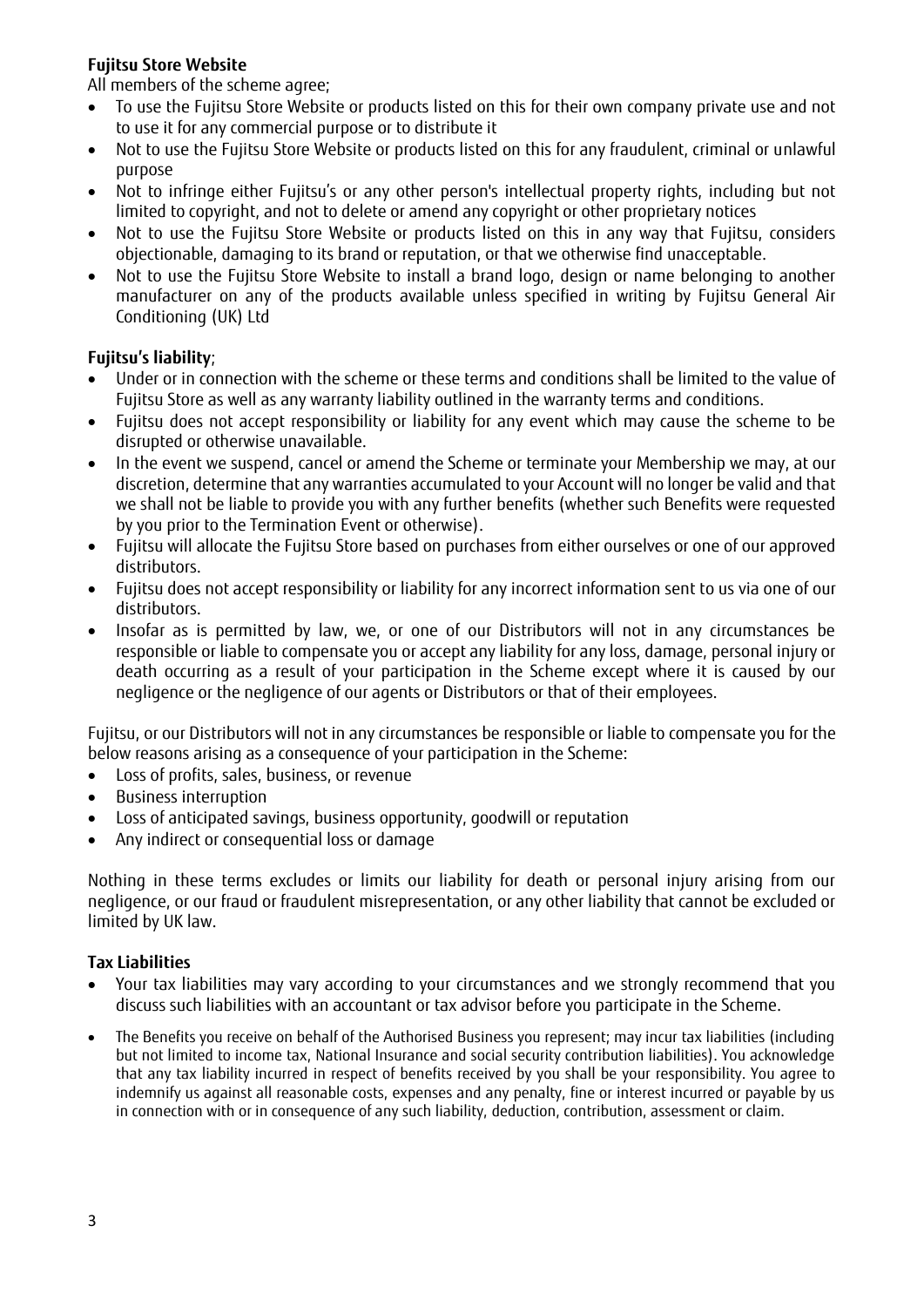#### **Authorisation**

- We are committed to transparency and complying with all applicable laws, statutes, regulations, and codes relating to anti-bribery and anti-corruption including but not limited to the Bribery Act 2010 (Relevant Requirements).
- You agree that you will immediately terminate your Membership of the Scheme or refuse to receive any Benefits if doing so may be considered a breach by either you or us of the Relevant Requirements. You may terminate your Membership at any time by writing to our Administrator.
- You must not become a Member of the Scheme or receive any Benefits without the express authorisation of an individual with sufficient authority to bind the Authorised Business you represent.
- You must notify the Authorised Business you represent of any and all Benefits you receive under the Scheme.
- From time to time we may request written confirmation of your ongoing authorisation to be a Member of the Scheme and to receive Benefits. Such authorisation must be from an individual engaged by the Authorised Business you represent who has sufficient authority to bind that Authorised Business. You shall supply such written confirmation with 14 days of any such request.
- You agree to us directly contacting the Authorised Business you represent at any time during your Membership of the Scheme to confirm your authority to receive any Benefit or to continue your Membership.

#### **Data Protection**

- By becoming a Member of the Scheme, you consent to us collecting and processing the personal information you provide to us when you apply for membership and in respect of information we request during your Membership. The information you give us may include job role and position within your Authorised Business.
- We use the information provided by you to administer the Scheme, adhere to our obligations under these terms and so that we, either directly or through our Distributors, may write to you to inform you of changes to the scheme. You consent to such receiving communications from us or our Distributors using any contact details you have provided to us or in the public domain should the information you provided at registration become invalid
- Unfortunately, the transmission of any information you provide via the internet is not completely secure. Although we will do our best to protect your personal data, we cannot guarantee the security of your data which is transmitted to our website; and any such transmission is undertaken at your own risk. Once we have received your information, we will use strict procedures and security features to try to prevent unauthorised access.

#### **Trademarks & Copyright**

The brand names, product names, service names, designs, text and graphics, displayed on our website and in any material supplied to you in conjunction with the Scheme are trademarks, trade names, service marks or copyrights of their respective holders. No permission is given by us for their use by any person other than the said holders and such use may constitute an infringement of the holders' rights.

#### **General**

- If there is any reason to believe that there has been a breach of these terms and conditions by you, we may, at our discretion, immediately exclude you from participating in the Scheme and terminate your Membership.
- We reserve the right to immediately suspend, cancel, or amend the Scheme without notice to you at any time at our discretion.
- These terms shall be governed by English law, and you and we submit to the exclusive jurisdiction of the courts of England and Wales.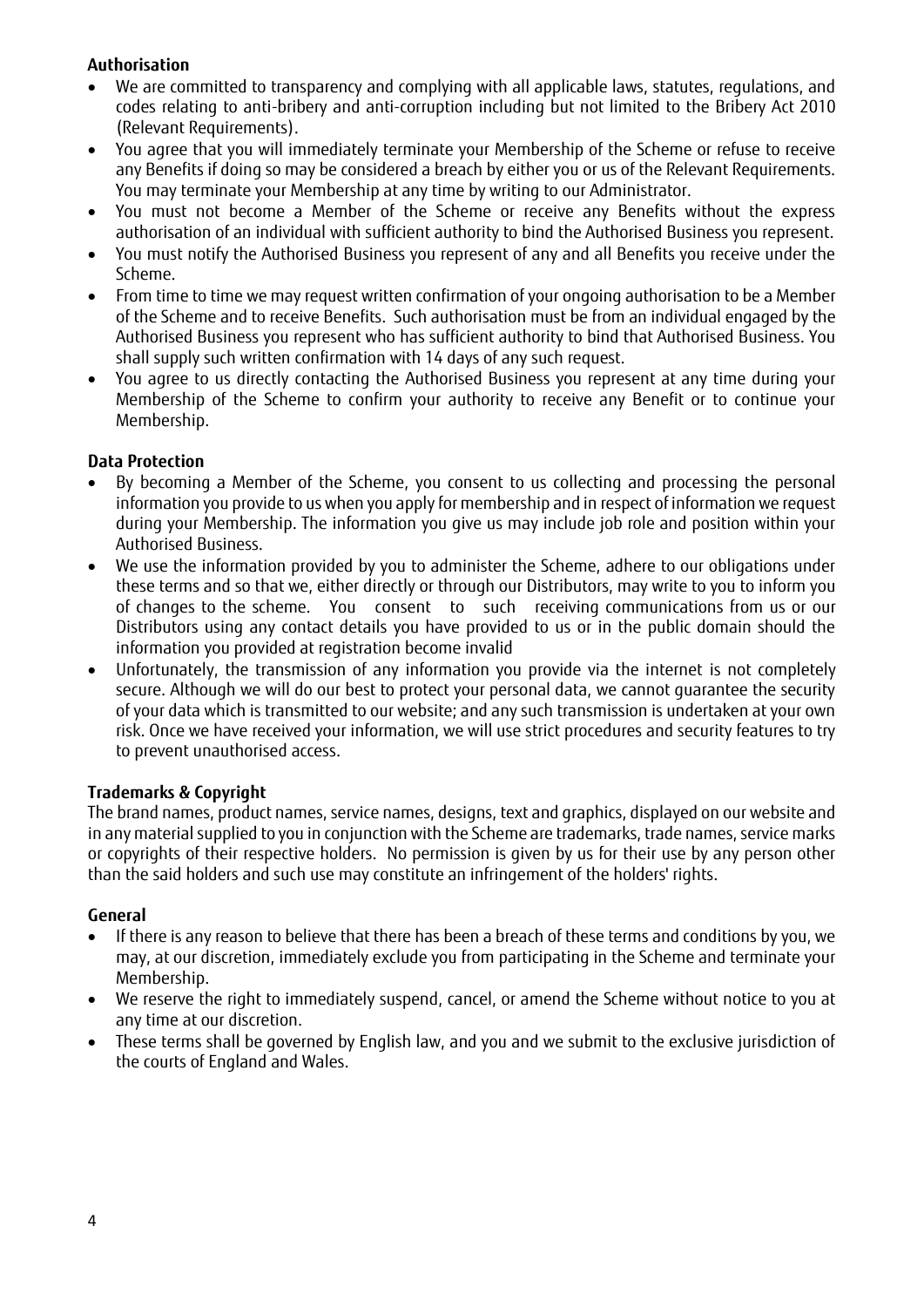#### **Definitions and Interpretation**

The following definitions apply to these terms:

**Account:** Shall mean any account with us which records the start date of your extended warranty, training and site visits as well as any benefits you have accrued in respect of a Distributor on behalf of your Authorised Business.

**Authorised Business:** Shall mean any legal entity which has purchased Qualifying Equipment from Fujitsu or one of our Distributors.

**Benefits:** Shall mean the benefits in exchange for which Voucher Points may redeemed as further specified in the briefing document

**Briefing Document:** Shall mean the guideline document or documents provided to you by us from time to time setting out further details and requirements for you Membership of the Scheme.

**Claim Form:** Warranty or marketing catalogue claims form issued from time to time to you by us or a Distributor.

**Distributor:** Shall mean our authorised distributors of Qualifying Equipment as listed on our website from time to time.

**Chosen Distributor(s)**: Shall mean either us or the Distributor which you have chosen to be linked to an Account held by you.

**Mini VRF:** 12-15kW Compact Single VRF Outdoor Unit

**Midi VRF:** 22-50kW Side Discharge Compact Single Outdoor Unit

**Maxi VRF:** 22-150kW Top Discharge Modular Outdoor Unit

**Member:** Shall mean a member of the Scheme who is permitted to receive benefits behalf of an Authorised Business (and Membership shall be construed accordingly).

**Membership Level:** Shall mean the Scheme membership level of a Member during a Qualifying Year.

**Qualifying Equipment:** Shall mean any products purchased from a Distributor which we describe on our website as 'Splits', 'Multi Systems' or 'Variable Refrigerant Flow Systems (VRF)' and such other equipment and accessories which we identify as Qualifying Equipment from time to time. Notwithstanding the provisions of this definition, we shall be permitted at our absolute discretion to determine which equipment shall be Qualifying Equipment from time to time. For the avoidance of doubt spare parts for equipment shall not be considered Qualifying Equipment.

**Qualifying Year:** Shall mean a rolling 12-month period during which the scheme operates.

**RAC:** Residential Air Conditioner

**PAC: Packaged Air Conditioner** 

**VRF:** Variable refrigerant flow air conditioner

**ATW:** Air to water Heat-pump system

**ERV:** Energy Recovery Ventilator

**AHU:** Air Handling Unit

**Relevant Requirements:** Shall mean the conditions under which we require members to fulfil in order to be accepted as a member of the scheme

**Scheme:** Shall mean the customer warranty scheme operated by us under the "INFINITY ELITE PARTNER" Infinity Elite Partner name.

**You:** Shall mean any person who has applied for, or obtained, Membership under the Scheme.

**We:** Shall mean Fujitsu General Air Conditioning (UK) Ltd a company incorporated in England and Wales with registered number 06277345 whose registered office is at Unit 150, Centennial Park, Centennial Avenue, Elstree, Borehamwood, Hertfordshire

**Website:** Shall mean http://www.fujitsu-general.com/uk

The following rules interpretation apply to these terms:

- A reference to a statute or statutory provision is a reference to such statute or provision as amended or re-enacted. A reference to a statute or statutory provision includes any subordinate legislation made under that statute or statutory provision, as amended or re-enacted.
- Any phrase introduced by the terms including any similar expression shall be construed as illustrative and shall not limit the sense of the words preceding those terms;
- Unless the context otherwise requires, words in the singular shall include the plural and vice versa; and
- A reference to writing or written includes faxes and emails.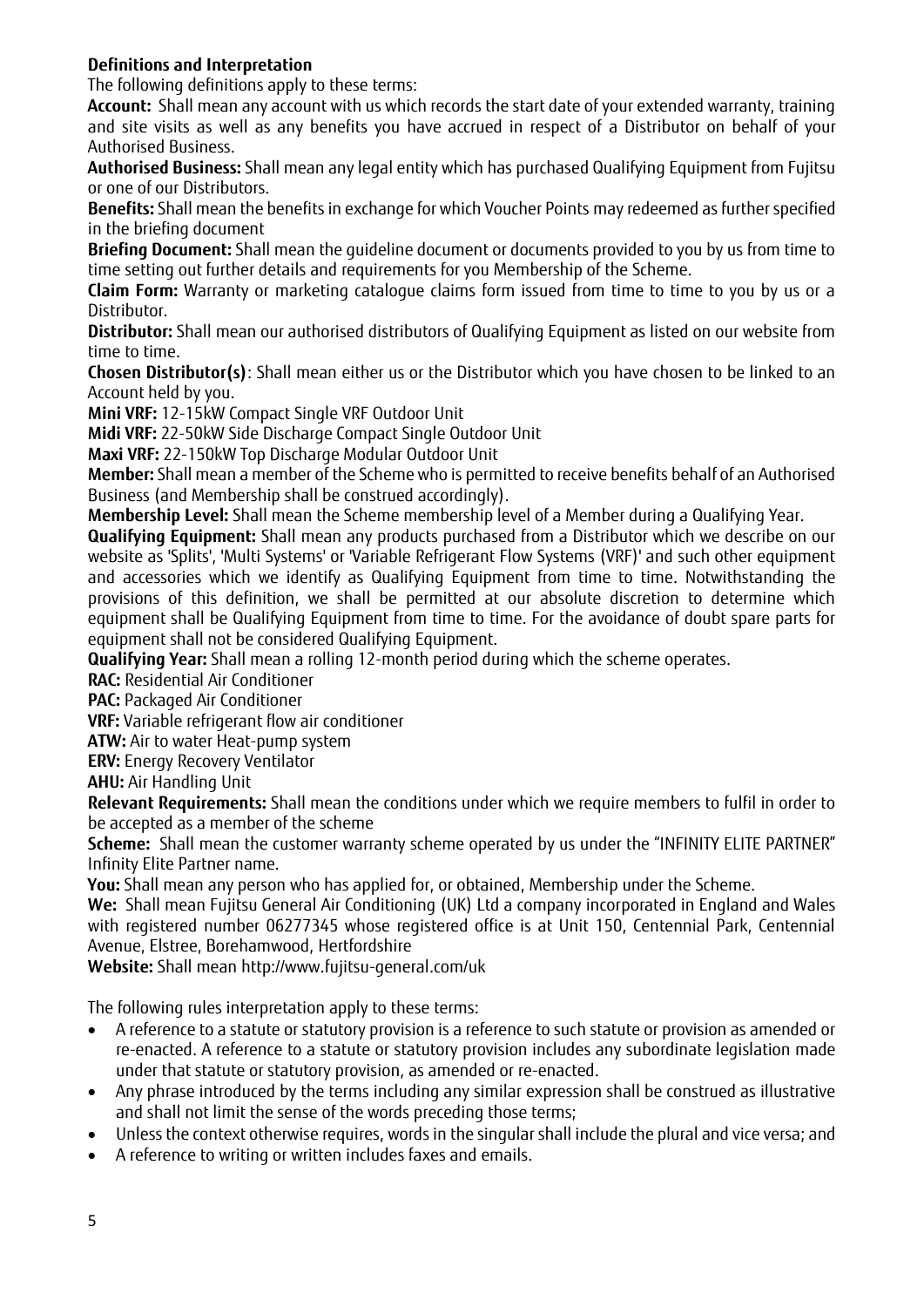



# 7-year warranty Terms and conditions



**Fujitsu General Air Conditioning (UK) Ltd** The name you can rely on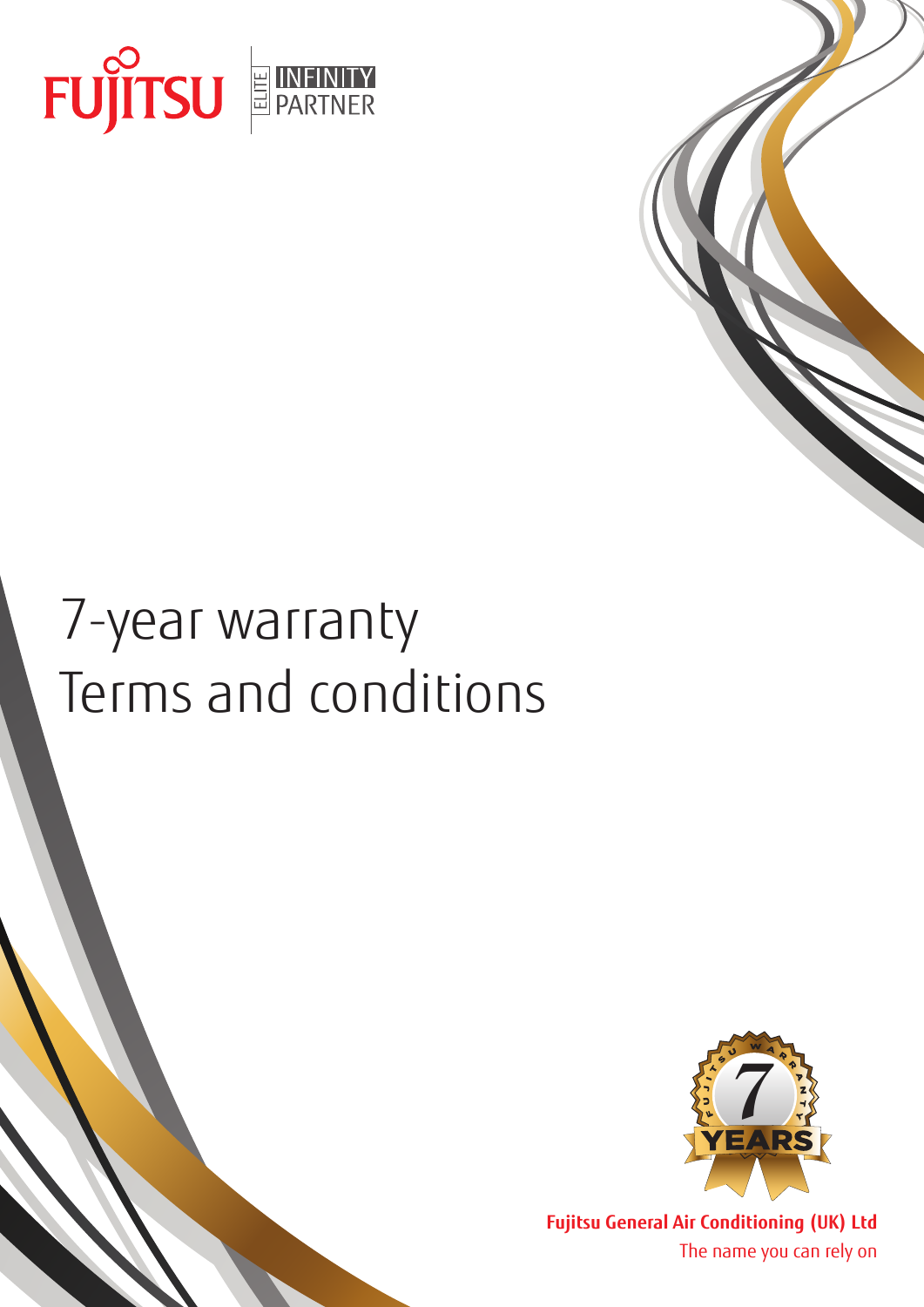# **1. Warranty Details**

If you purchase your equipment via one of our distributors you must contact them initially in all cases as they will handle your warranty claim on our behalf

The 7-year product warranty offered to Fujitsu General Air Conditioning (UK) Ltd customers ensures all Fujitsu cooling and heating equipment (including options and accessories) are free from manufacturing and material defects for a period of 7 years from date of invoice, or, from date of commissioning.

Commissioning Report to be sent to the address detailed below within 3 weeks of date of commissioning, failure to return the document within this time will activate the warranty from date of invoice instead.

Please email this into [warranty@fgac.fujitsu-general.com](mailto:warranty@fgac.fujitsu-general.com)

The 7-year warranty offered by Fujitsu General Air Conditioning (UK) Ltd applies to all Fujitsu equipment supplied by Fujitsu General Air Conditioning (UK) Ltd only and installed within the following countries:

- United Kingdom
- The Channel Islands
- Republic of Ireland
- Other locations with written consent from Fujitsu General Air Conditioning (UK) Ltd

The 7-Year warranty does not cover;

- Any Fujitsu equipment that has not been installed to the manufacturer's recommendations
- "Mix Matched" systems, including non-Fujitsu recognised connections and non-Fujitsu product
- Applicable Fujitsu equipment that has been installed, commissioned, repaired and serviced where F-Gas certification was required and not undertaken
- Poorly maintained equipment during the warranty period
- Pipework, insulation, cabling, fixings and any other materials that were not supplied by Fujitsu General Air Conditioning (UK) Ltd
- Electrical supply issues including mains supply, isolators, circuit breakers and any other ancillary equipment
- Flare nuts that have not been tightened to Fujitsu's recommended torque setting
- External drain pumps and all associated pipe work and fixings
- External connections and cables used on ancillary devices, such as BMS, alarms and switching devices.
- Condenser and/or evaporator coils smelling, corroding or becoming stained from pollutants in the atmosphere.
- Consequential loss damages or costs of any nature
- Vis major

The 7-year warranty does not cover any failure or damage to the Fujitsu equipment relating to the following:

- Missing, blocked, dirty or incorrect air filters
- Mains electrical supply and/or the specified voltage and frequency being incorrect
- Faulty external mains, circuit breakers, cabling, isolators and distribution boards
- Incorrect refrigerant type and/or the incorrect refrigerant amount
- Poor installation standards relating to brazing, pipe connections, leak and strength testing and evacuation
- Condenser or evaporator coils becoming blocked, restricted, or damaged by pollutants in the atmosphere
- Vis major

All Warranties are provided at the Point of Sale. This is defined as either from Fujitsu to a contractor direct or from a distributor to a contractor.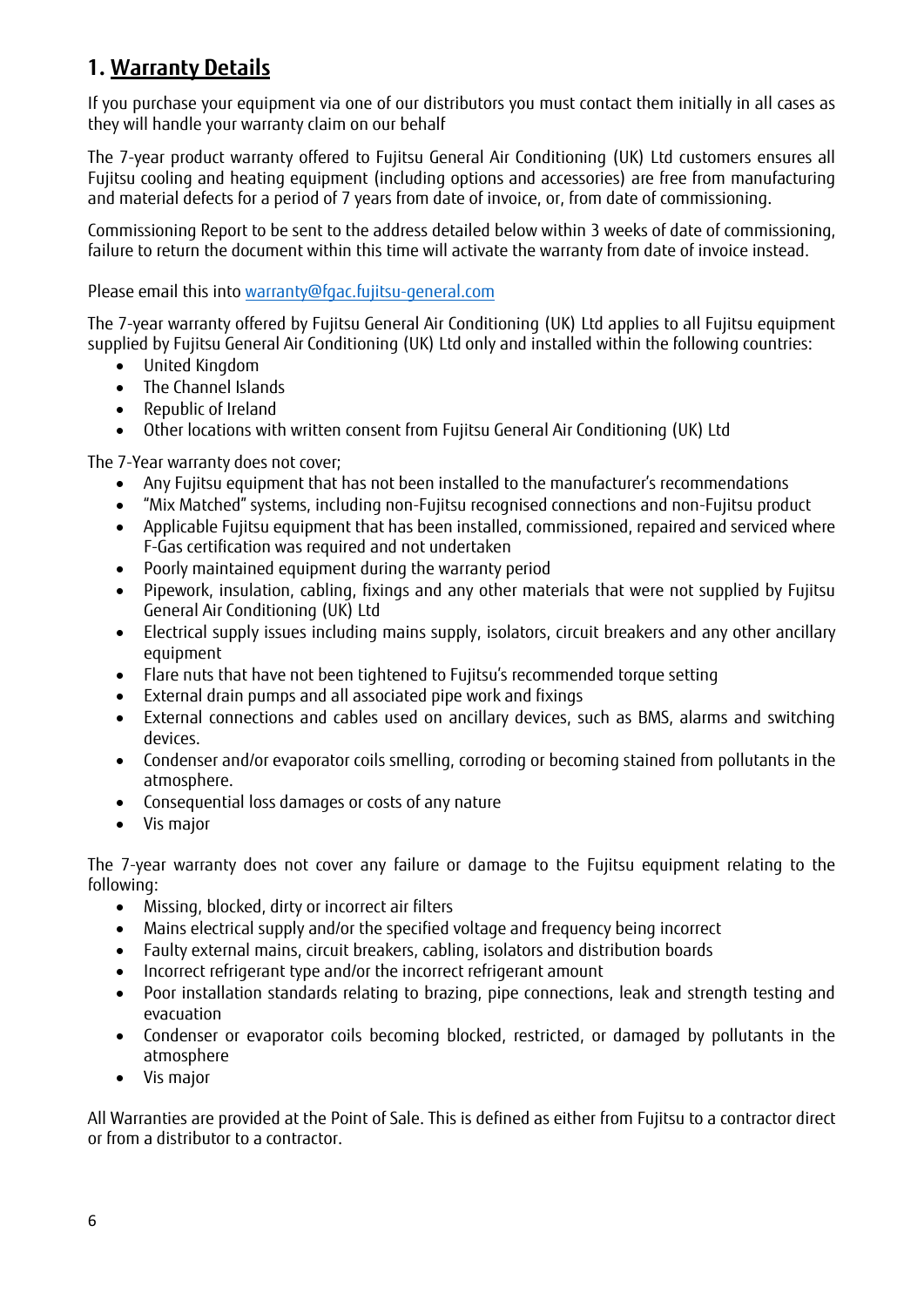# **2. Applicable Equipment**

If you purchase your equipment via one of our distributors you must contact them initially in all cases as they will handle your warranty claim on our behalf

Air Conditioning Products (Fujitsu recognised connections only):

- Split Systems
- Multi Systems
- Simultaneous Multi Systems
- Fujitsu General Air Conditioning (UK) Ltd Supplied Optional Parts and Accessories

All VRF Airstage Products (Fujitsu recognised connections only):

• Fujitsu General Air Conditioning (UK) Ltd Supplied Optional Parts and Accessories

Ventilation (Fujitsu recognised connections only):

- ERV (Energy Recovery Ventilator)
- OAU (Outdoor Air Unit)
- DX Kit
- Fujitsu General Air Conditioning (UK) Ltd Supplied Optional Parts and Accessories

All ATW Waterstage Products:

• Fujitsu General Air Conditioning (UK) Ltd Supplied Optional Parts and Accessories

#### **All spare parts replacement is excluded from the 7-year warranty policy, where a 12-month warranty applies instead.**

## **3. Returns – Spare Parts**

For a warranty claim to be verified Fujitsu General Air Conditioning (UK) Ltd may request certain items to be returned by the customer.

(In this document, the term "Customer" refers to the invoiced company. This could be the purchasing Distributor or an Installer/Contractor buying directly from Fujitsu General Air Conditioning (UK) Ltd).

The customer will be required to keep possession of the defective item(s) until they receive an SRO (Sales Return Order) and Fujitsu General Air Conditioning (UK) Ltd has requested the item to be returned. Items Fujitsu General Air Conditioning (UK) Ltd do not request or request not to be returned may only be destroyed once the customer has received written approval from Fujitsu General Air Conditioning (UK) Ltd.

If Fujitsu General Air Conditioning (UK) Ltd request an item to be returned and the item is not received within 30 days, or the customer has disposed or not made available the part to be returned the warranty claim will be rejected.

**The customer is responsible for returning all items that Fujitsu General Air Conditioning (UK) Ltd has requested to be returned. Fujitsu does not accept liability for any delivery costs in any circumstance if the customer has delivered a part to us.**

However, in the case of Compressors, Fujitsu General Air Conditioning (UK) Ltd will make the necessary arrangements with the customer to collect them.

#### **Please Note - Compressor oil can cause a serious health and environmental hazard. Therefore, the collection and warranty claim may be rejected if the following conditions are not met:**

- All compressor pipe connections must be brazed sealed.
- The compressor must be suitably packaged.
- Arrows clearly stating which way the package is to be transported.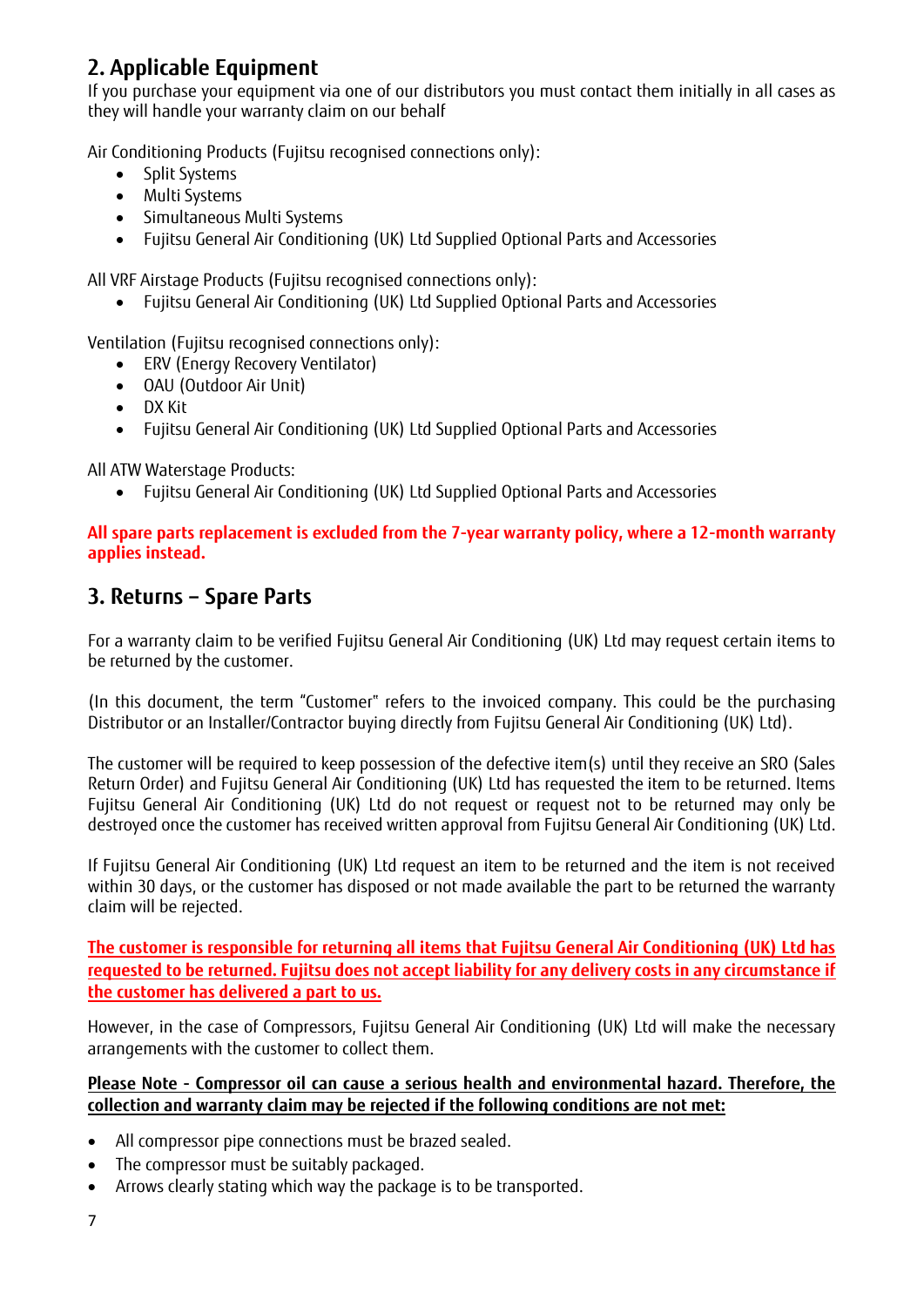#### **Fujitsu General Air Conditioning (UK) Ltd will not accept any compressor that has leaked oil, and charges relating to the compressor refusal will be passed on to the customer.**

- Warranty claims will only be validated if a warranty claim form is correctly completed and accompanied with the following:
- Proof of commissioning
- Proof of annual Service and Maintenance
- Fujitsu Technical Call Reference or Engineers report diagnosing the fault correctly
- An Infinity Elite Partner (or Comfort Club where applicable) membership certificate dated prior to purchase of the unit
- Training certificates or cards showing your (or employees) attendance to annual Fujitsu training every year since the purchase of the unit
- Any other reasonable information requested by the Fujitsu Technical team
- Purchase Order (credit to be advised within 14 days of the part being returned, or 14 days of date of invoice for parts not required to be returned) Please note the PO is mandatory for all purchases.

Fujitsu General Air Conditioning (UK) Ltd is unable to accept liability for the late arrival, damaged in transit and non-delivery of an item. Unless, Fujitsu General Air Conditioning (UK) Ltd have made the necessary arrangements to collect the item(s)

The Warranty Claim form, proof of service/maintenance and commissioning and the defective part (if applicable) must be returned within 30 days of date of invoice.

If the necessary requested paperwork is not returned, or the defective part (if applicable) is not returned within the 30 days of the invoice date this can delay the processing and/or result with rejection of the warranty claim

Fujitsu General Air Conditioning (UK) Ltd will notify the customer in writing once a warranty claim has been accepted. If applicable the customer will be asked to dispose of any defective parts, if any parts have been returned, they will become the property of Fujitsu General Air Conditioning (UK) Ltd once the claim has been credited to the customer.

If any part that is returned to Fujitsu General Air Conditioning (UK) Ltd is found to have no fault or to be faulty due to the reasons listed in the "Warranty Details", the part(s) will be held on our site for 30 days to enable the customer to arrange collection. After 30 days the part will be destroyed. Additionally, the claim will be rejected.

Parts that have been replaced under warranty will receive a 12 months warranty from the day they are installed, or until the equipment's 5-Year warranty expires whichever is latest.

Fujitsu General Air Conditioning (UK) Ltd may wish to examine an installation to validate a warranty claim. In this case the customer's permission will have to be given to allow access on site. If for any reason permission is not given to attend site Fujitsu General Air Conditioning (UK) Ltd reserves the right to reject the warranty claim.

**Fujitsu General Air Conditioning (UK) Ltd does not accept any liability in any circumstances for consequential loss surrounding delivery, replacement of parts or warranty claims except conditions specified in this document.**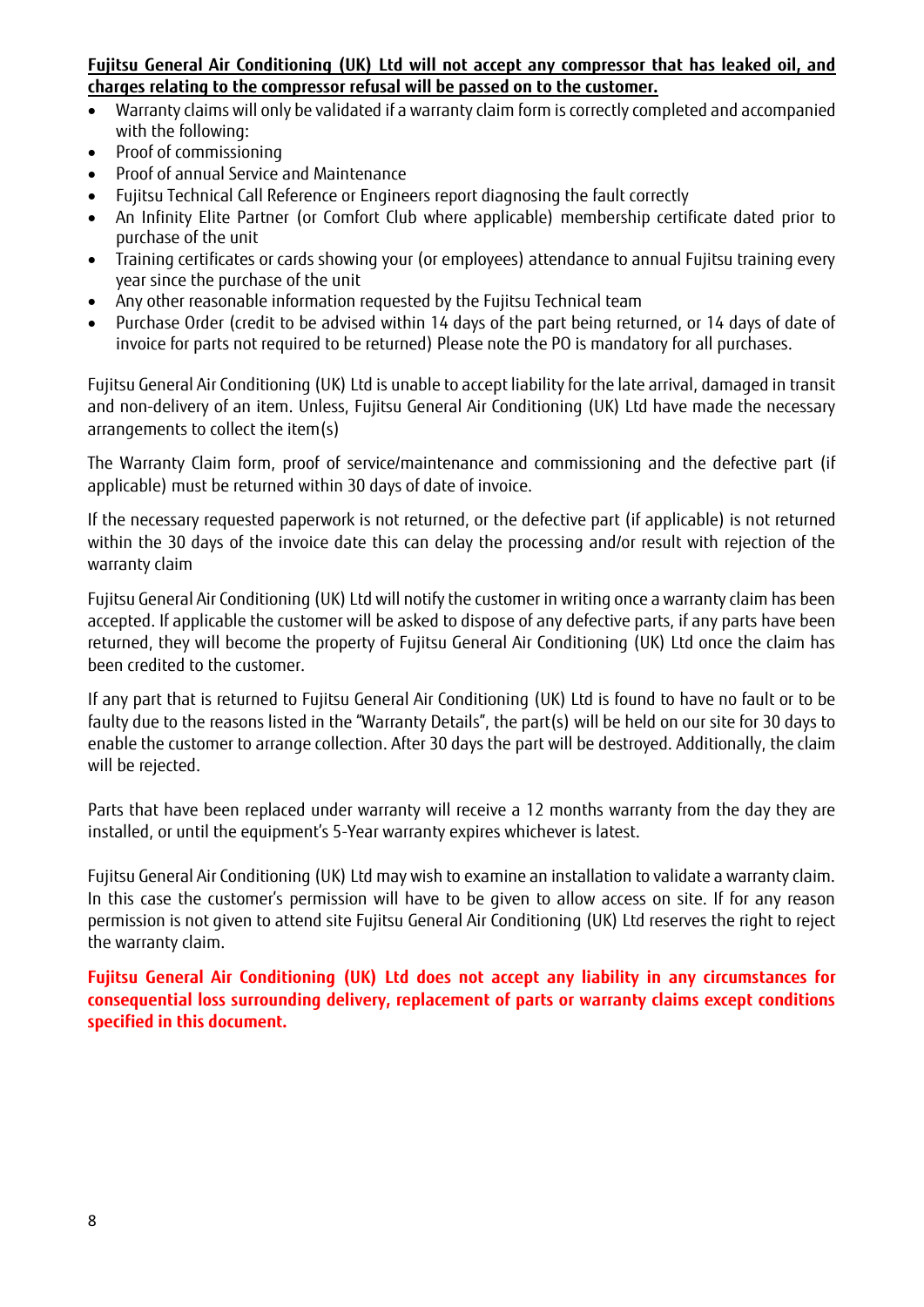# **4. DOA and Damaged Product**

If you purchase your equipment via one of our distributors you must contact them initially in all cases as they will handle your warranty claim on our behalf

### **4.1 DOA Product:**

DOA – Dead on Arrival equipment must be reported within 6 months of delivery to the distributor or within 48 hours of commissioning where received directly from Fujitsu. This must be reported to Fujitsu General Air Conditioning (UK) Ltd, where the Technical Department will discuss the fault with the customer. Depending on the nature of the fault Fujitsu General Air Conditioning (UK) Ltd will advise if the equipment is eligible to receive a replacement part, or if the equipment should be returned.

If Fujitsu General Air Conditioning (UK) Ltd agrees to supply a replacement part, then the conditions as stated above regarding spare parts replacement apply.

## **4.2 Damaged Product:**

Damaged Product must be reported to Fujitsu General Air Conditioning (UK) Ltd within 7 days of the delivery to the distributor or within 48 hours of delivery to site where the product was received directly from Fujitsu. All damaged claims must have supporting signed documentation from the courier(s) submitted to Fujitsu General Air Conditioning (UK) Ltd within the 7 days or 48 hours.

If the damage is believed to be minor and not affect the installation and operation of the system, the customer can claim for replacement part as detailed previously in this document (Warranty details).

## **4.3 Returning Product:**

Fujitsu General Air Conditioning (UK) Ltd not only has to authorise replacing the product in writing, but also arrange to have the product collected from the customer. All products must be made available for collection as detailed on the collection form, be packaged in its original packaging, be complete with all accessories and literature, and if applicable placed on a pallet.

### **4.4 DOA and Damaged Product**

Fujitsu General Air Conditioning (UK) Ltd may offer to supply a replacement part(s) to either repair a defective unit if a product is found to be DOA (Dead on Arrival), or damaged. In this case the customer is entitled to a labour contribution. This labour contribution is for DOA and product damaged on delivery only and provided that the terms for DOA and Damaged have been met. Fujitsu must also have received the correct notification within the specified timeframe as detailed in this document.

## **5. Product Labour Contributions:**

Some conditions regarding Labour Contribution are listed below;

- New product that is found to be defective or damaged will be replaced solely at Fujitsu General Air Conditioning (UK) Ltd discretion.
- Claims that have not been submitted in accordance to the Terms and Conditions detailed in this document will be rejected.
- Returns that are found not to be faulty or faulty due to installation mistakes detailed on this document will be rejected and returned to the customer.
- This Warranty Agreement will remain in effect until further notice and Fujitsu General Air Conditioning (UK) Ltd reserve the right to change, modify or alter this Agreement in any shape or form and without notice.
- Fujitsu General Air Conditioning (UK) Ltd shall make final determination of warranty eligibility. If a warranty claim is found to be invalid for any reason, the customer will be charged for any and all services performed, and expenses incurred by Fujitsu General Air Conditioning (UK) Ltd in relation to the warranty claim.
- All claims for labour assistance must be made at the same time as the releve. All claims made at a different time to the parts warranty will be rejected.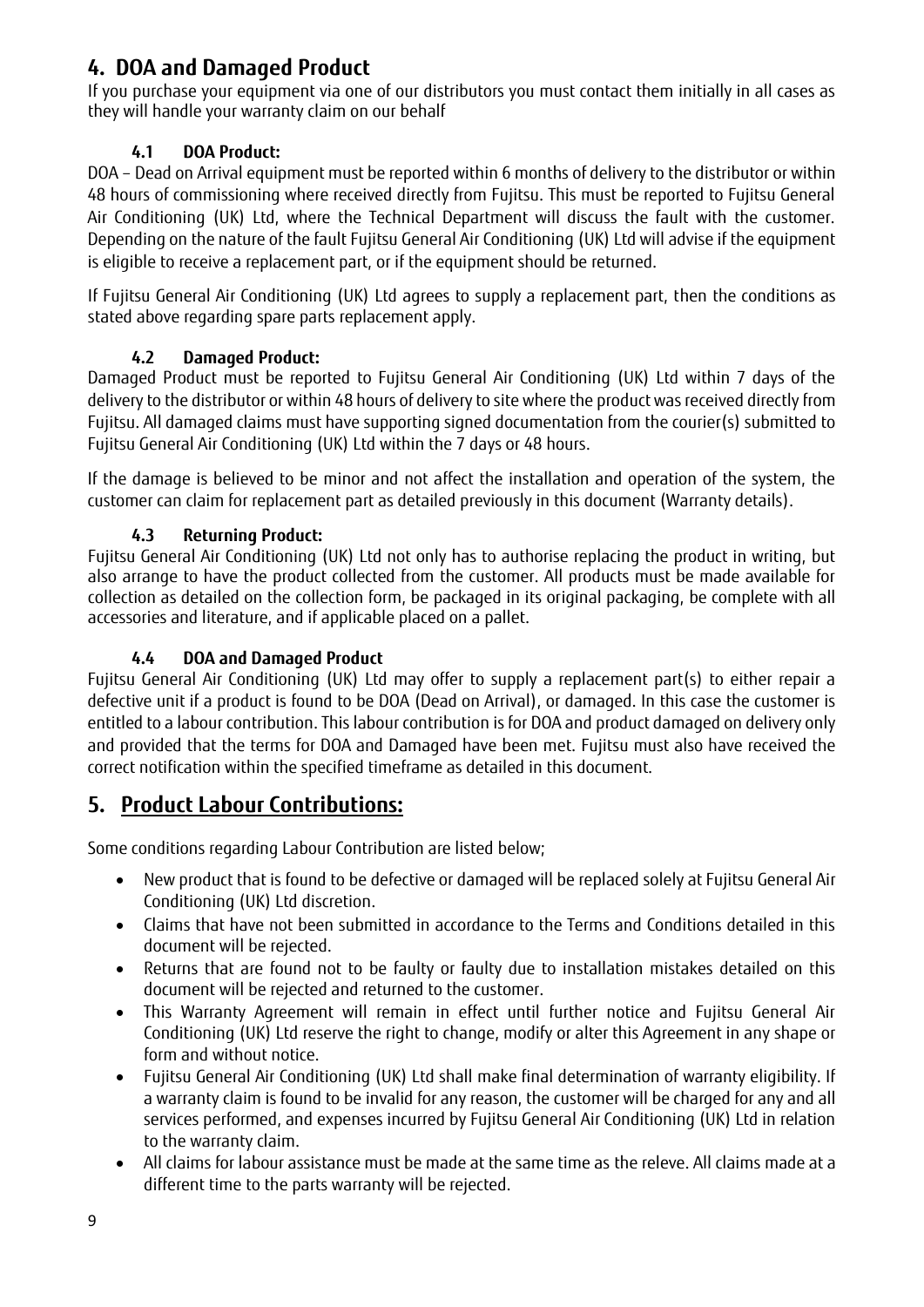Our Labour contributions for both RAC and VRF are listed on the tables below:

| <b>Ref</b>     | <b>Air Conditioning</b>                                | <b>Labour Contribution</b> |
|----------------|--------------------------------------------------------|----------------------------|
| A1             | Components replaced within the refrigeration circuit   | £70.00                     |
| A2             | Repair to the refrigeration circuit within the product | £55.00                     |
| A <sub>3</sub> | Replacement of indoor unit                             | £75.00                     |
| A4             | Replacement of outdoor unit (Single Fan)               | £90.00                     |
| A5             | Replacement of outdoor unit (Twin Fan)                 | £140.00                    |
| A <sub>6</sub> | Replacement of outdoor unit fan blade                  | £30.00                     |
| A7             | Replacement of indoor unit fan blade                   | £50.00                     |
| A <sub>8</sub> | Replacement of indoor/outdoor fan motor                | £50.00                     |
| A <sub>9</sub> | Replacement of PCB"s and electronic components         | £30.00                     |
| A10            | Replacement of internal drain pump                     | £50.00                     |
| A11            | Replacement of cosmetic panel and louver blade         | £35.00                     |
| A12            | Replacement of compressor: outdoor unit (Single Fan)   | £100.00                    |
| A13            | Replacement of compressor: outdoor unit (Twin Fan)     | £150.00                    |

**5.1 Warranty Product Labour Contribution table RAC and PAC:** 

## **5.2 Warranty Product Labour Contribution table VRF:**

| <b>Ref</b>     | <b>Air Conditioning</b>                                | <b>Labour Contribution</b> |
|----------------|--------------------------------------------------------|----------------------------|
| V1             | Components replaced within the refrigeration circuit   | £90.00                     |
| V <sub>2</sub> | Repair to the refrigeration circuit within the product | £75.00                     |
| V3             | Replacement of indoor unit (VRF)                       | £100.00                    |
| V <sub>4</sub> | Replacement of outdoor unit (Mini VRF)                 | £120.00                    |
| V5             | Replacement of outdoor unit (Maxi VRF)                 | £175.00                    |
| V <sub>6</sub> | Replacement of outdoor unit fan blade                  | £30.00                     |
| V7             | Replacement of indoor unit fan blade                   | £50.00                     |
| V <sub>8</sub> | Replacement of indoor/outdoor fan motor                | £50.00                     |
| V <sub>9</sub> | Replacement of PCB"s and electronic components         | £40.00                     |
| V10            | Replacement of internal drain pump                     | £50.00                     |
| V11            | Replacement of cosmetic panel and louver blade         | £35.00                     |
| V12            | Replacement of compressor: outdoor unit (Mini-VRF)     | £150.00                    |
| V13            | Replacement of compressor: outdoor unit (Maxi-VRF)     | £200.00                    |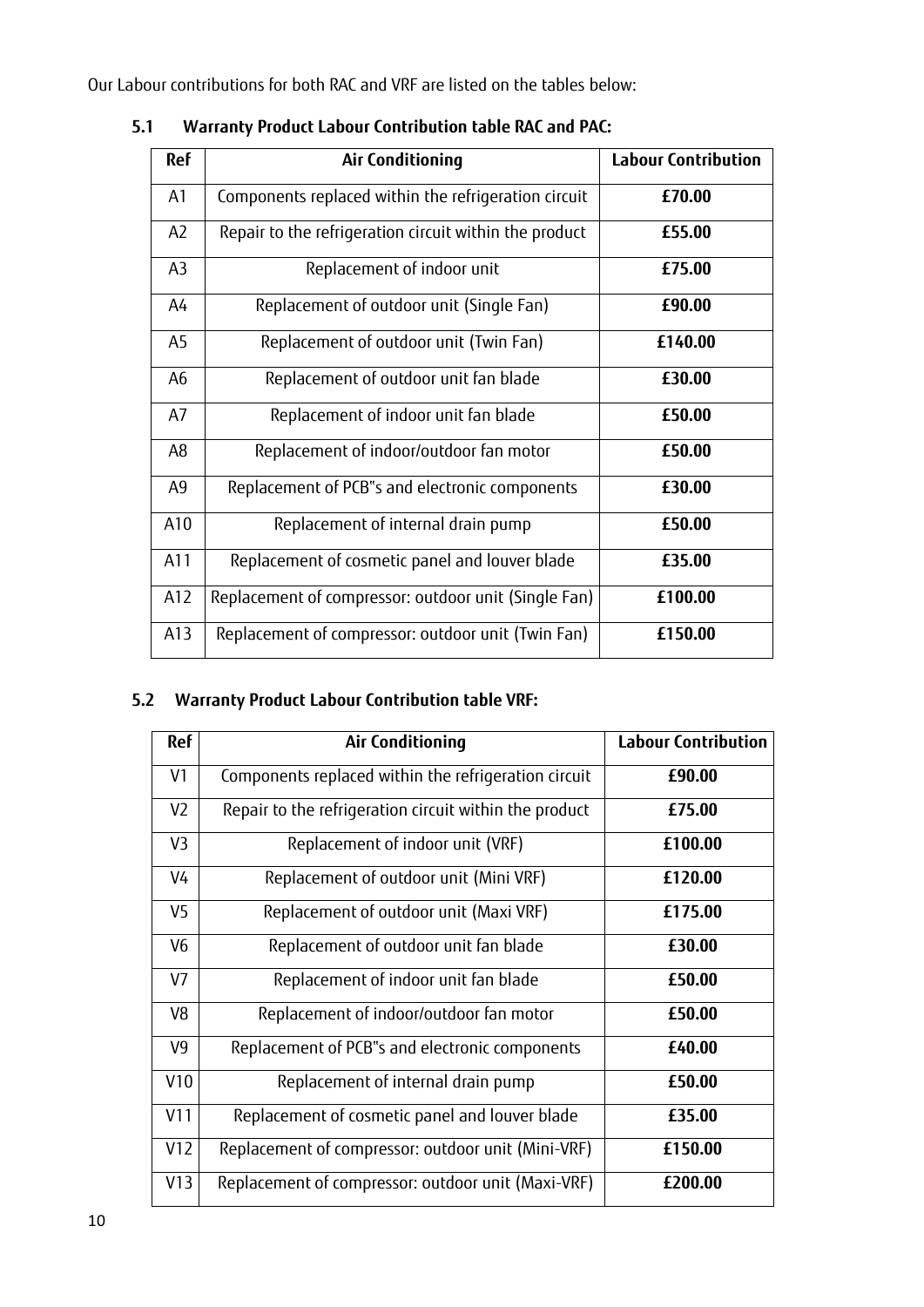# **6. VRF**

If you purchase your equipment via one of our distributors you must contact them initially in all cases as they will handle your warranty claim on our behalf

#### **6.1 Components Replaced by the Customer**

Components will be replaced by the installer and Fujitsu General Air Conditioning (UK) Ltd will provide a contribution for carrying out the work (see Table 1 for contribution rates). However, Fujitsu General Air Conditioning (UK) Ltd should always be made aware of such a failure prior to the installer ordering the replacement part as Fujitsu General Air Conditioning (UK) Ltd may wish to attend site under the VRF Labour Assistance Scheme.

Any part Fujitsu General Air Conditioning (UK) Ltd believe to be found faulty due to a third-party logistics company and/or an installation mistake will not be covered under Fujitsu General Air Conditioning (UK) Ltd warranty Terms and Conditions, including the VRF Labour Assistance Scheme.

Additional costs relating to any item being replaced will not be accepted unless discussed and approved in writing by Fujitsu General Air Conditioning (UK) Ltd before any repair work can commence, including (but not limited to) site visits, access, lifting machinery and labour.

Fujitsu General Air Conditioning (UK) Ltd aim to send an engineer to site within 5 working days. If the customer cannot agree to this time, or they wish for an engineer to attend outside normal working hours; Fujitsu General Air Conditioning (UK) Ltd may refuse to pay any cost associated in supplying the necessary labour by the customer or offer to pay the labour rates as defined in the table listed on section 5

Fujitsu General Air Conditioning (UK) Ltd engineer will assist with the works described in sections 4 and 5

All tools, materials and additional labour assistance to complete the work will be supplied by the customer. Details will be discussed with customer prior to the site visit.

For Fujitsu General Air Conditioning (UK) Ltd to attend site, Fujitsu General Air Conditioning (UK) Ltd require the customer to complete and provide copies of (where applicable) the following:

- Fujitsu General Air Conditioning (UK) Ltd Site Visit Request Form
- Scope of work
- Risk assessment and any other necessary site permits.

Failure to provide this information can result in Fujitsu General Air Conditioning (UK) Ltd not attending site.

Fujitsu General Air Conditioning (UK) Ltd will only attend site with a customer's representative being present.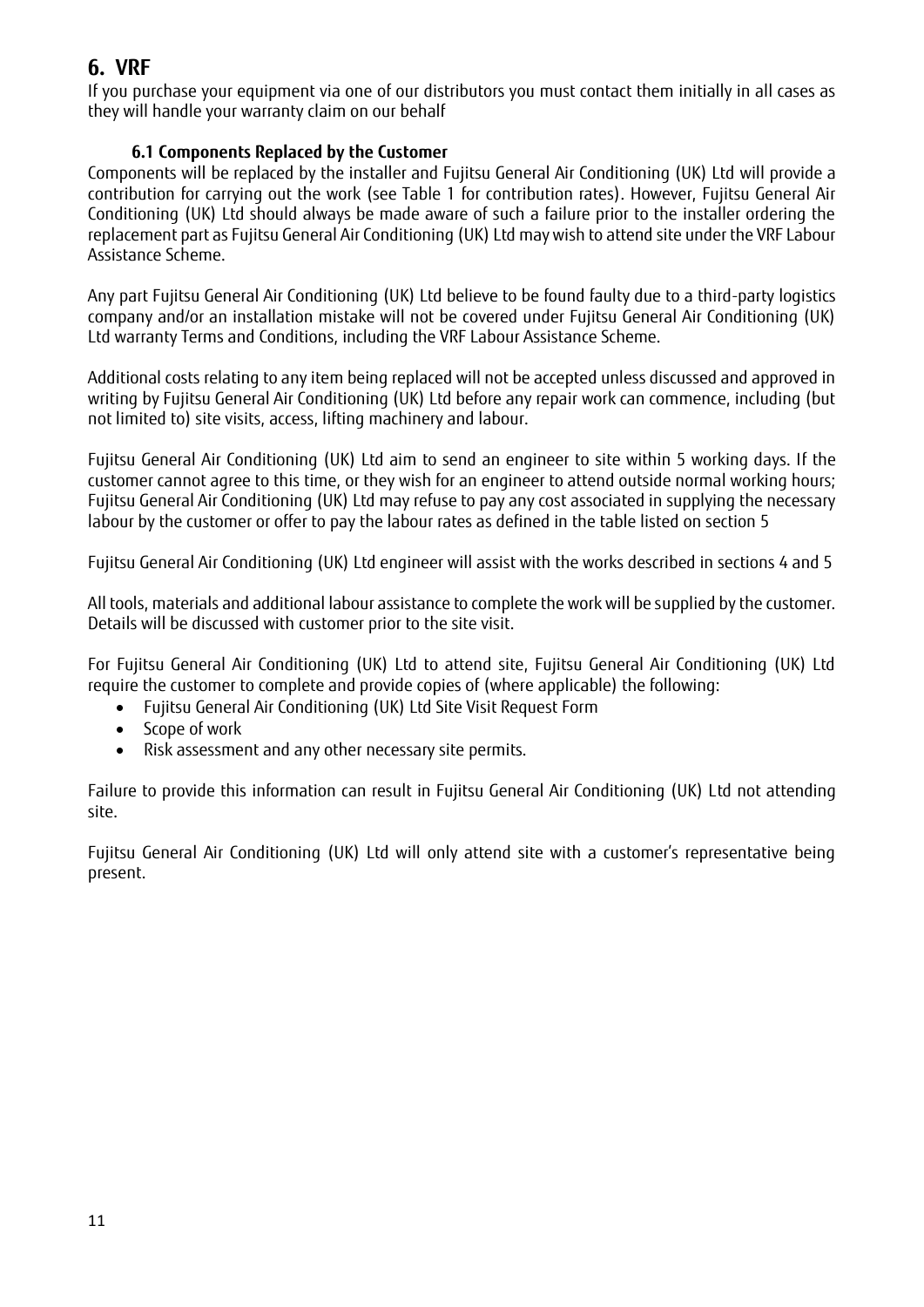# **7 Site Visits**

The charges below are only applicable outside of warranty and are chargeable at the below rates

| VRF: System Commissioning Assistance - £600                |  |  |
|------------------------------------------------------------|--|--|
| Wi-Fi: Interface Configuration - £600                      |  |  |
| VRF: BMS Network Interface Configuration - £650            |  |  |
| VRF: BMS Network Interface Commissioning Assistance - £850 |  |  |
| TQ: Leak Detection Commissioning - £900                    |  |  |

Site visit charges apply to all visits where a Fujitsu engineer attends site.

All GIIH commissioning costs for Chillers & Close-Control systems will be priced separately as detailed in the quotation for the equipment

Fujitsu reserve the right to amend or otherwise change the applicable costs listed above

Fujitsu reserve the right to determine whether a site visit is chargeable or not at our absolute discretion

## **8 VRF Warranty Exclusions**

If you purchase your equipment via one of our distributors you must contact them initially in all cases as they will handle your warranty claim on our behalf

#### **8.1 Maxi VRF Installation**

Should the Air Conditioning installation be subject to an inspection by a Fujitsu engineer during the installing contractor's installation the following will apply;

- Depending on the engineer's findings All recommendations, regarding rectifications, made by the Fujitsu engineer would have to be carried out in order to maintain your warranty on the unit
- Re-Commissioning of the system would be carried out with a Fujitsu Engineer present and completed using the Fujitsu Service Tool

#### **8.2 Maxi VRF Commissioning and Maintenance**

A completed commissioning report to be provided to Fujitsu within 14 days. A full maintenance schedule should be shown as in place and be provided to Fujitsu on request. Failure to do so will invalidate your warranty

#### **8.3 Maxi VRF Alterations**

Prior notification of any future works on the refrigerant system (installed pipework) will have to made to Fujitsu. If applicable Fujitsu will attend to witness the re-commissioning of system. An updated commissioning report is to be provided to Fujitsu within 14 days of re-commissioning.

#### **8.4 When another contractor who is NOT registered on our Approved Installer Scheme carries out works on Maxi VRF;**

In this instance the 7-year warranty will become invalid if the system requires recommissioning using the Fujitsu Service Tool. In this case Fujitsu General Air Conditioning (UK) Ltd will advise if they require recommissioning documents to process the claim, without this information the level of warranty available to this contractor will be determined by Fujitsu General Air Conditioning (UK) Ltd on a case by case basis, taking the system's historical maintenance, and, date of the system being first commissioned into consideration.

#### **8.5 When another contractor who IS registered on our Approved Installer Scheme carries out works;**

In this instance the level of warranty available to this contractor will be determined by Fujitsu as per their agreement on the Approved Contractor Scheme.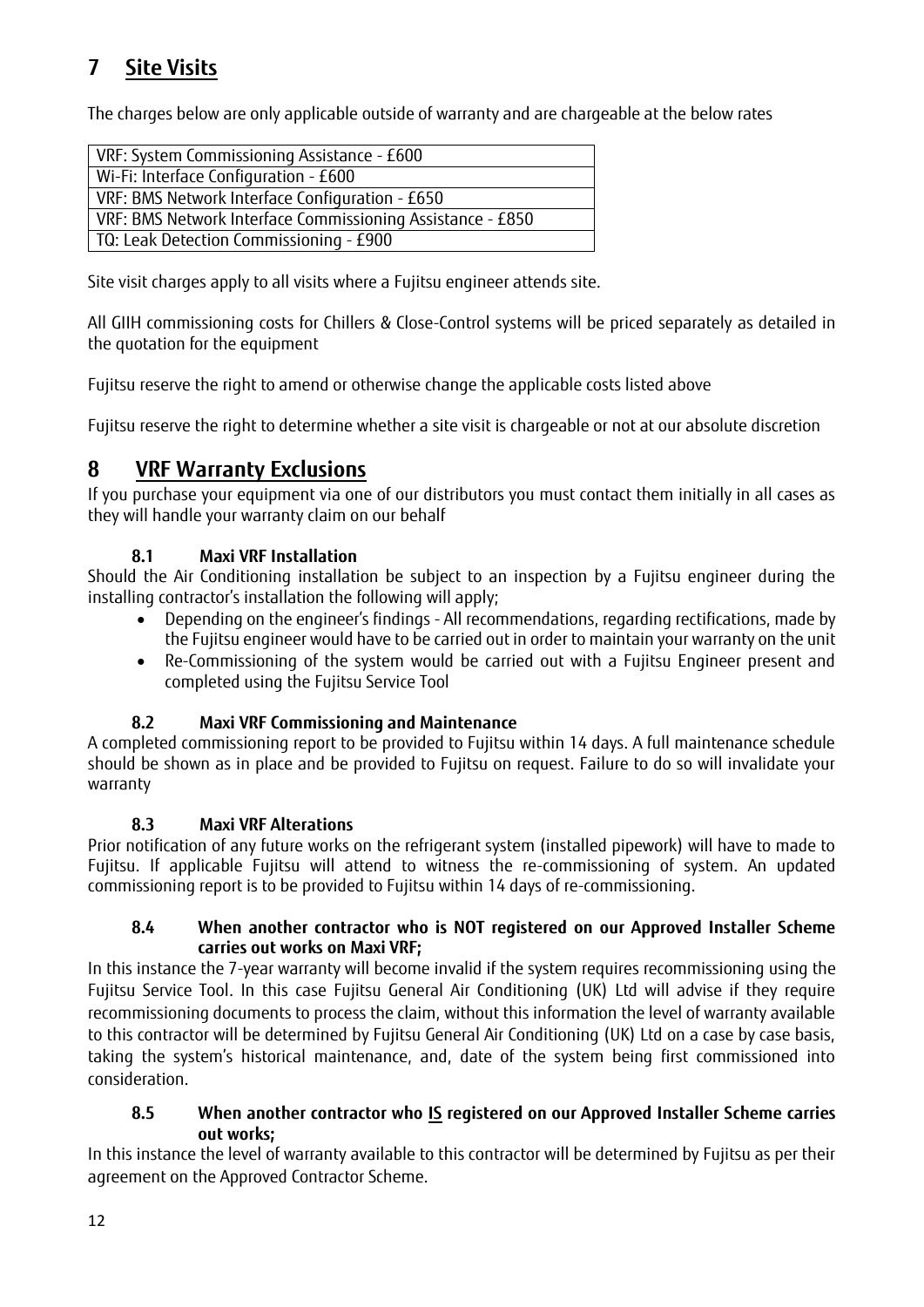## **9 Warranty transfers**

If you purchase your equipment via one of our distributors you must contact them initially in all cases as they will handle your warranty claim on our behalf

Warranties are transferrable and will only remain valid for the duration as detailed in this document, and, for Maxi VRF systems, when criteria in sections 5 and 6 are met.

You may only transfer warranties from another company to your company

Transfers may only occur within the first 5 years from date of the original invoice and only provided annual service records and the commissioning report are made available to Fujitsu General Air Conditioning (UK) Ltd

The maximum warranty obtainable is 7 years from the original date of invoice for the units regardless of when the warranty is obtained

Warranty Transfers are approved on an individual basis and solely at the discretion of Fujitsu General Air Conditioning (UK) Ltd

#### **In the case that you are transferring a warranty from another company, you agree;**

- To provide a Warranty Transfer form signed by authorised representatives of both companies
- To provide the commissioning report and service reports from every year since installation
- Failure to provide the above information may result in the refusal of your warranty transfer
- The level of warranty available to you will be 7 years total from the date of original invoice for the units regardless of when the warranty is obtained
- Fujitsu reserve the right to attend site and inspect the system prior to approving the transfer. This site visit will be free of charge unless deemed chargeable by Fujitsu

## **10 Technical Support & Contact Details**

Fujitsu General Air Conditioning (UK) Ltd provide several channels to assist supporting the Fujitsu product range:

| Warranty Advice:      | 0208 731 3450                                                           |
|-----------------------|-------------------------------------------------------------------------|
| Technical Assistance: | 0208 731 3431                                                           |
| Fax:                  | 0208 731 3451                                                           |
| E-mail:               | technical@fqac.fujitsu-general.com or warranty@fqac.fujitsu-general.com |
| Web:                  | www.fujitsu-general.com/uk/                                             |

Address: Fujitsu General Air Conditioning (UK) Ltd Warranty Department Unit 150 Centennial Park Centennial Avenue Elstree Borehamwood Hertfordshire WD6 3SG

**For further information on Warranty Details, Technical Support, Site Visits, Training Courses and the Fujitsu Product Range please contact Fujitsu General Air Conditioning (UK) Ltd on the above details.**